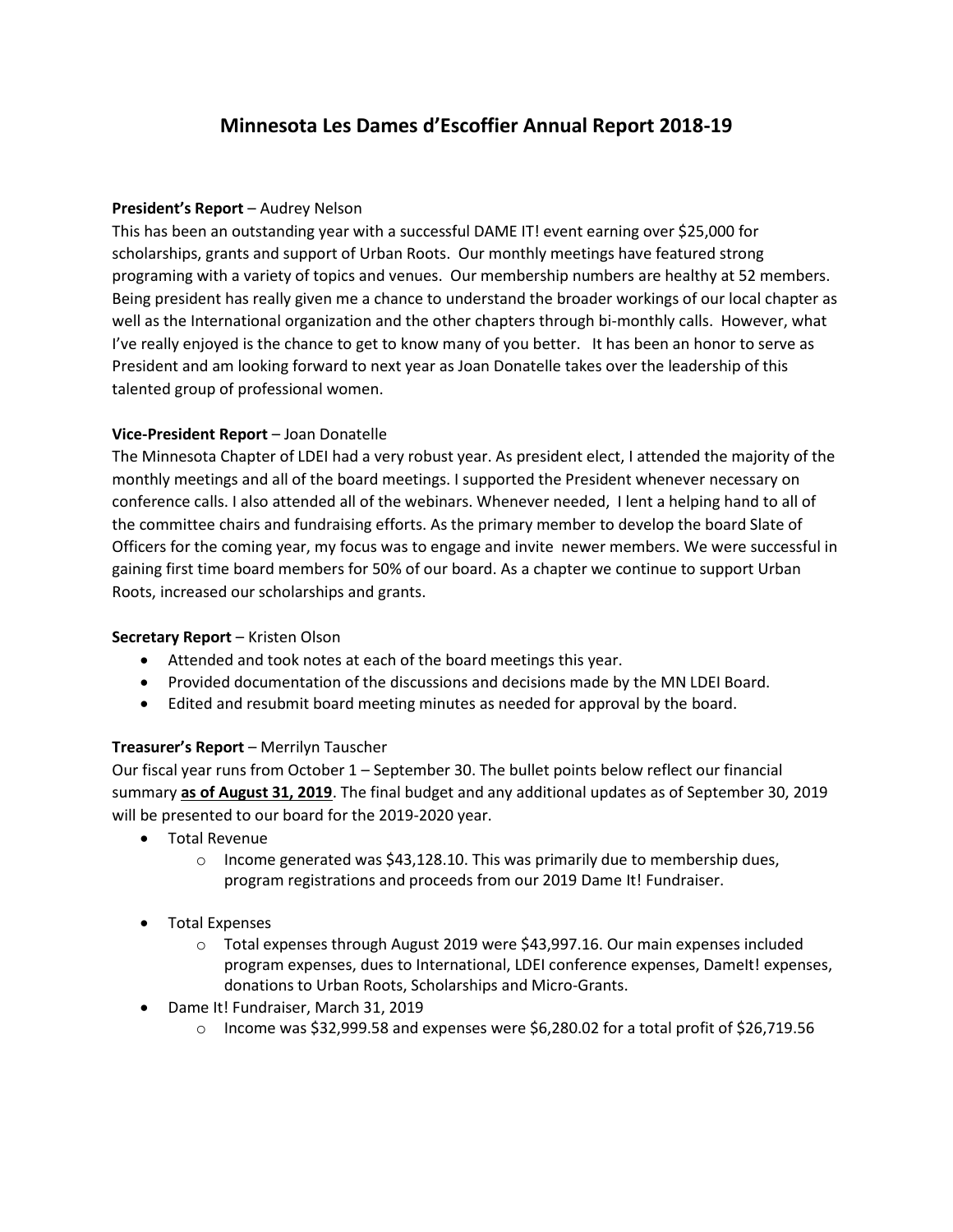- Donations
	- o We awarded \$9,000 in scholarships to three worthy young women, \$1,972 in Micro-Grants and \$8,000 to Urban Roots for their summer cook internship program and to help equip their outdoor kitchen.
- Assets
	- o We are in a good financial position with \$27,869.82 in our checking account.

#### **Advisor Report** – Janice Cole

It was an honor to be the advisor for this year's board. President Audrey Nelson did an outstanding job of keeping our organization running smoothly and her enthusiasm and attention to detail helped keep the board and committees on track. I initially met with Audrey before the annual meeting to turn over information pertinent to the position of President and I attended most of the board meetings. I was also available for any questions or discussions that came up throughout the year. The chapter has been very lucky to have Audrey's expertise as our group continues to expand its scope. The emphasis on programming this year has been particularly good. I look forward to seeing where the chapter is headed in the next few years.

#### **Dame It! Dollars Micro-Grants - Janice Cole**

The micro-grant committee gave out three grants this year for a total of \$1,500.00. The first set of grant recipients were notified in February 2019. For the second set of grants we changed the requirement for submission of the application from a specific date to a rolling application. Unfortunately, we have had no response to that announcement. Part of the issue of giving grants has been getting the information to the chefs and workers we were intending to target. We added Foodservice News along with other local groups to the list of announcements for the grants but so far it hasn't generated any applicants. We have found that the group we are targeting is less likely to be on the computer searching for grant opportunities and therefore a discussion on how to reach the targeted recipients is in order. Also, there has been discussion of raising the amount of money available for each grant and that will be something that the new committee may want to pursue. The committee members Barb Strand and Joan Semmer have been excellent in supporting this new endeavor and have been fair and impartial in voting the award of grants.

#### **Fundraising Report** – Ingrid Gangestad

The Minnesota LDEI Board, committee members, attendees and vendors claim Dame It! 2019 a wild success. With increased attendance, smart planning and execution, profits increased \$5000 from 2018. Members gave from their time, talent, pocketbooks and network to make this the biggest event in recent chapter history.

Here are a few of the statistics the chapter can celebrate:

- More than 240 tickets sold, up from 200 in 2017.
- Following on the success of 2018, we continued the Cake Walk, Spin-the-Wheel and Wine Pull.
- All guests received a Dame It! wine glass to use for sampling throughout the event and to take home. This reduced rental costs and contributed to the value to our attendees.
- This was a zero-waste event with all vendors providing compostable serve ware.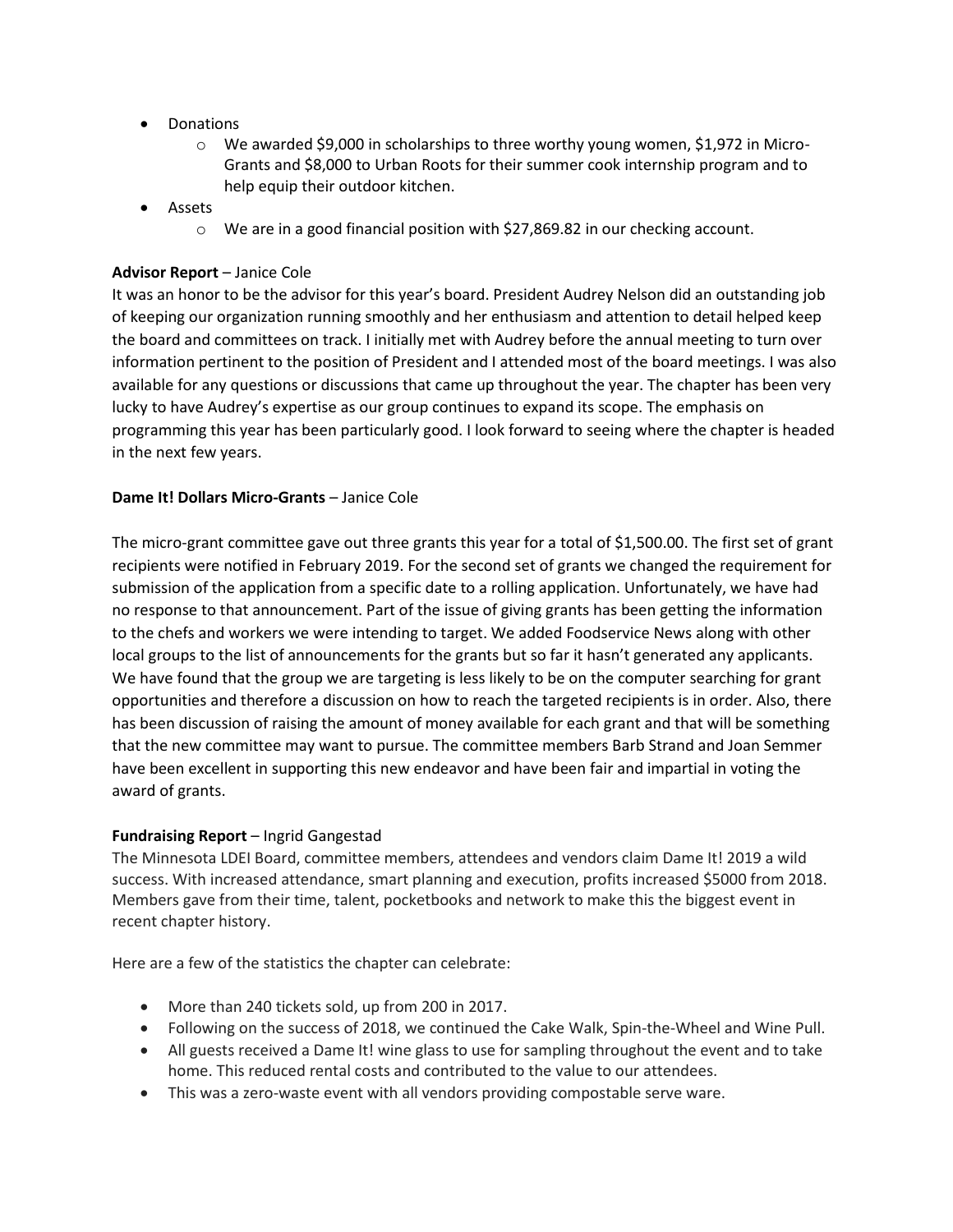- New this year was a 15-Minute Wine School conducted by Dame Nikki Erpelding.
- Swag bags were reimagined to provide chefs with items hand-selected for them. Student chefs also received a separate swag bag, while 200 other swags were packed with fabulous items for attendees.
- Nine new and 11 returning vendors in food and beverage participated.
- Over \$10,000 in Silent Auction Sales, up from \$7000 in 2018. The success of the silent auction was due in part to the fabulous donations curated by our members, as well as increased ticket sales for more people to be bidding on the items.
- Net income more than \$25,000, up from \$20,000 in 2018.
- Dame It! has raised awareness in the chef community and has brought new members to the chapter.

#### **Membership Report** – Cindy Jurgensen and Emily Paul

The following women joined or rejoined:

| Kim Bartmann – rejoined Arlene Coco - rejoined |                | Lachelle Cunningham               |                      |
|------------------------------------------------|----------------|-----------------------------------|----------------------|
| Sarah Johannes                                 | Eileen Mead    | Amalia Moreno-Damgaard - rejoined |                      |
| Marge Porter                                   | Beth Rosendahl | Paschell Wilson - transferred     | <b>Genie Zarling</b> |

As in past years, we introduced new members at their first meeting and by their photo and questionnaire in the newsletter. We gave each new member (though not the ones who rejoined) a \$25 gift card to Honey & Rye Bakehouse and a Les Dames cap. (Honey & Rye owner Anne Andrus is very supportive of Dame It! but too busy to join at this time).

With board approval we changed to *Welcoming* a new member instead of *Inviting* them to help ensure the group isn't perceived as pretentious. A majority board vote was replaced by a recommendation from the membership committee with a chance for the board to give input.

We updated the Membership Fact Sheet and Welcome (formerly Invitation) Letter.

The Nomination form is gone, replaced by an Application to be completed by the potential member, with an added section to indicate committee preferences.

We stopped using a separate contact form for local use. The required form for International, along with our application, suffices.

We switched to Google Drive to track current and new members, future prospects and lapsed members.

We revised the Bylaws to update language for Membership Chair duties, member selection criteria and the onboarding process. We created and launched a Financial Aid program offering current and prospective Dames the opportunity to appeal for financial assistance should the coming years dues pose financial hardship—our hope is that all enthused and qualified Dames have the chance to join our chapter!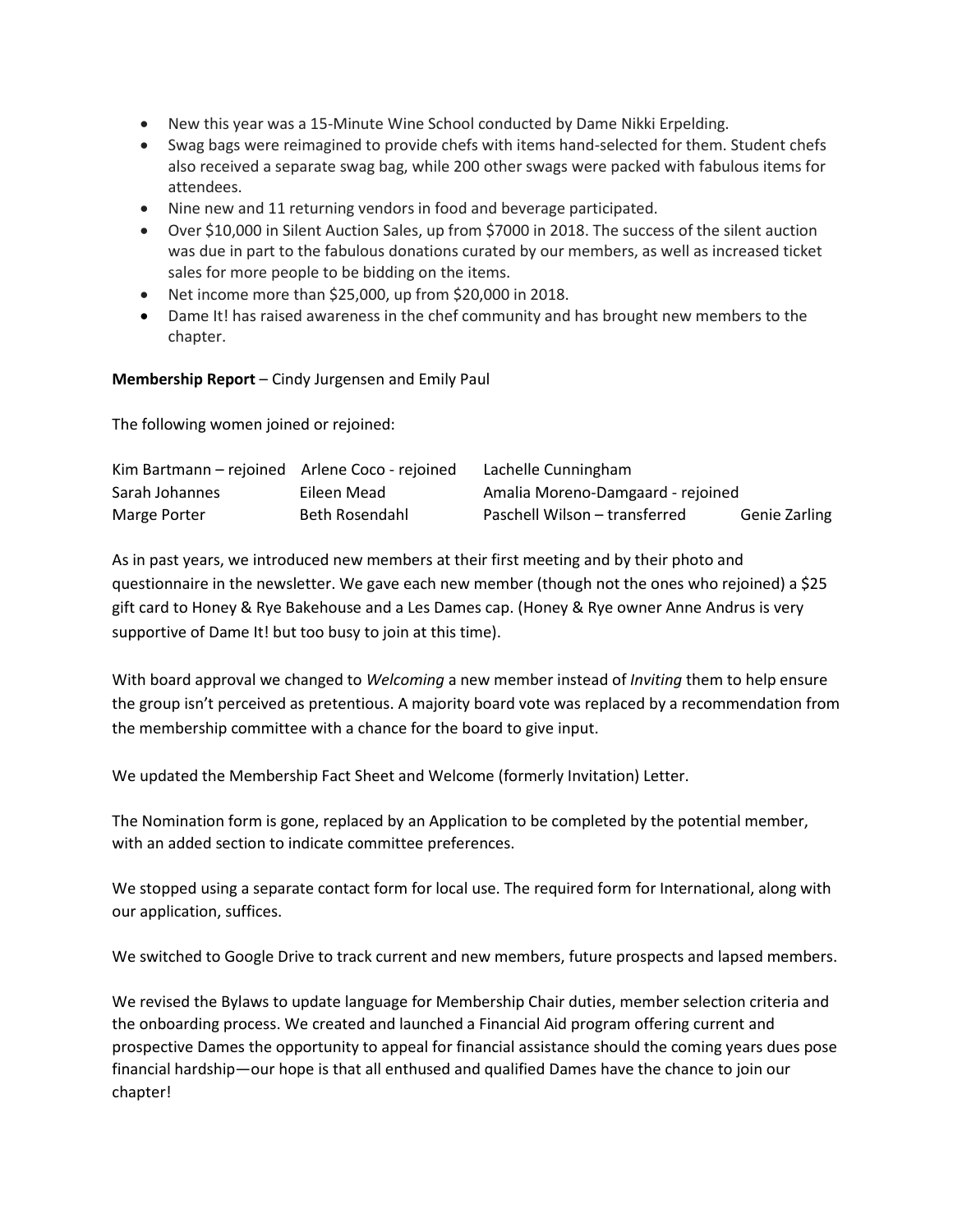The website brought in a few inquiries about joining and one request to transfer to MN from Miami.

Through occasional phone calls, email and Facebook I kept up with members, especially the newer ones, to help them feel connected to the group.

In the coming year we plan to refresh the new member questionnaire to gather even more interesting and relevant info on new members, and plan to garner from new members early on in their membership what areas of interest and skills they look to share (and glean from) the chapter.

A regret is not having a more structured mentoring of our newest members so that they feel welcome and included. Though we only lose two to three each year, concentrating on retention is important.

Emily Paul and Lachelle Cunningham will Co-Chair Membership next year so the committee will be in very capable hands!

Membership settled at 52 as of September 2, 2019. We have no cap on number of members.

## **Program Report** – Betsy Nelson and Liz Nerud

August 2018: Betty Danger's meet-up

September 2018: Annual meeting

October 2018: Sweetland Orchard: We had a lovely orchard tour with Gretchen Perbix, owner, farmer and cider maker and got to sample their wonderful ciders and Joan Donatelle made wonderful recipes from her 'Astonishing Apples' book

November 2018: "Comfort and Joy" was our theme and we nourished ourselves with amazing food from Heather Janz aka: The Curry Diva and Dame Betsy demonstrated elderberry syrup to keep all healthy for the winter.

December 2108: No meeting….

January 2019: Keg and Case tour and dinner at In Bloom

February 2019: Henry & Son's wine shop, owner Gretchen Skedvold talked about Spanish wine and we tasted wine and Spanish foods (Joan Donatelle made Paella, Betsy Nelson made gazpacho and torta Espagnola, and we have wonderful empanadas by Quebracho and glorious cakes by Dulceria). March 2019: Dame It!

April 2019: Pizza Toss at Kitchen in the Market. We learned how to toss the pizza dough, and all made our own pizzas and learned about Kitchen in the Market from owner/founder Molly Hermann May 2019: Fig and Farro, we had an amazing plant-based meal and learned about food and climate change with speakers Chef/Dame Robin Asbell and Chef/Dame Lachelle Cunningham

June 2019: Picnic and Plant Walk in Theodore Wirth Park: We had a lovely meal al fresco under a gorgeous oak tree with a lovely picnic made by Dame Betsy who also led a plant walk to learn about edible plants that can be foraged for food.

July 2019: Pizza Party at Urban Roots: Chef Jametta Raspberry made some amazing pizzas with the student farmers at Urban Roots

August 2019: We had a perfect evening for a meet up at Lake Monster Brewing and had wonderful food from Peep's Hot Box, chef/owner Jessie Piene, who was a chef present at one of our first 'Dame It' events.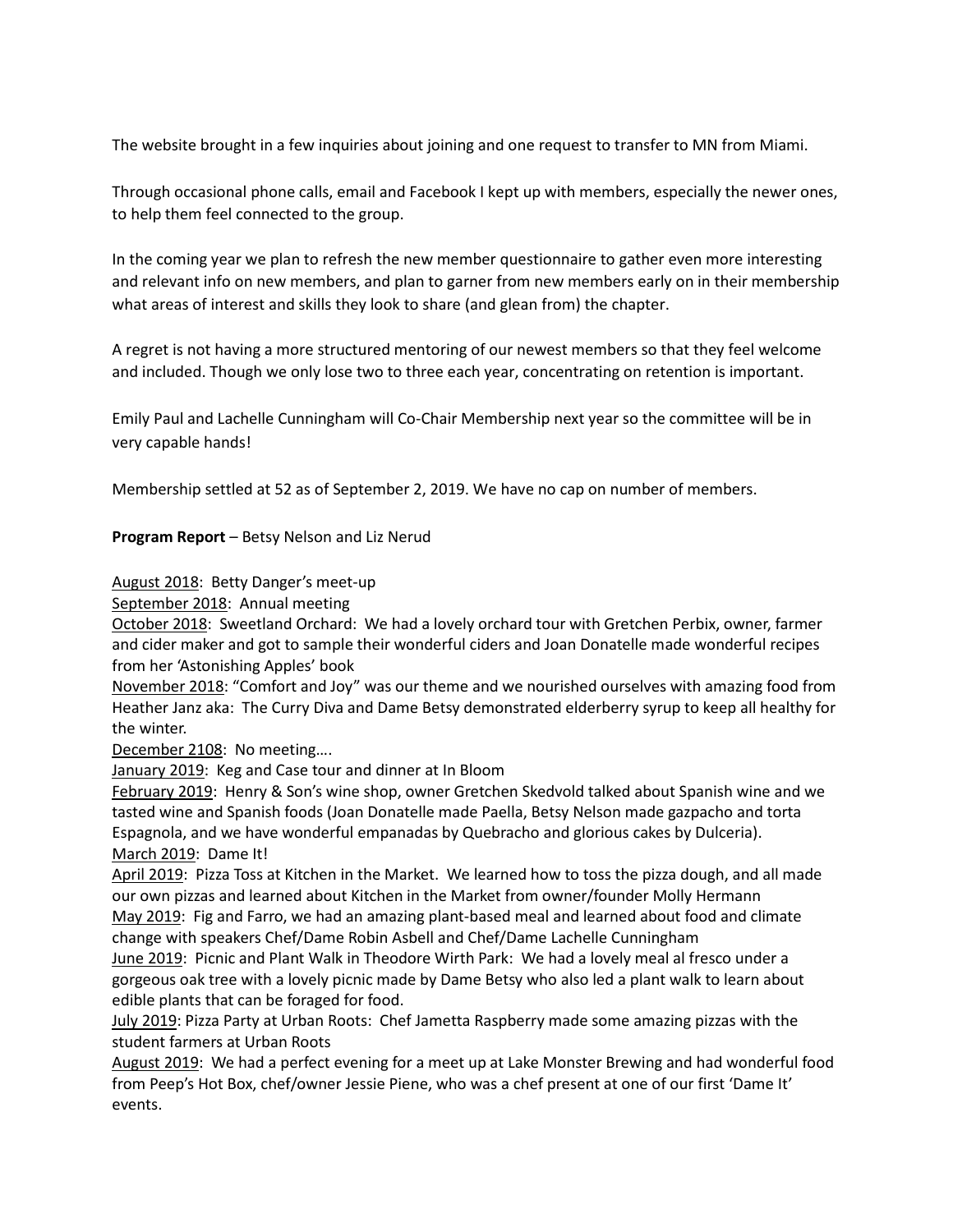For Betsy and me it was a terrific year of imagining and producing interesting and informative events. We hope that all who attended enjoyed. Thank you for the opportunity to be of service to this fine group, and I look forward to planning another year of events with Amalia!

## **Service Report** – BJ Carpenter and Diane Jackson

- Set up a meeting with Patsy and Saba at the beginning of the term to identify needs and set goals for the year
- Work with the Cook Fresh Coordinator to connect Dames for the Chef Classes with Cook Fresh interns
- Request Service budget from the MN LDEI Board
- Determine how the funds with be allocated
- Attend Board Meetings and report Service activities
- Facilitate Urban Roots participation @ the Dame It! Fundraiser
- Coordinate one LDEI meeting @ Urban Roots during the summer growing season (usually in July) for a garden tour, meet and greet with the Cook Fresh interns and pizza evening
- Communicate Urban Roots activities to MN LDEI via our newsletter and Facebook page
- Support the Urban Roots Fundraiser in the Fall by collecting wine donations for their dinner and wine wall and attendance @ the event

#### **Newsletter** – Kim Ode

The newsletter responsibility was without drama this year, although I hope that successor Nikki Erpelding will be able to bring more digital knowledge to the game. Many thanks for Dames who volunteered so many articles, from stories about their culinary travels, to recapping meetings, to keeping on top of member achievements, and more. Deadlines were admittedly a little loose; I tend to give folks the benefit of the doubt and work up until the last minute, but there is something to be said about firm consistency. I'll let Nikki decide how she wants to address this.

Also, the newsletter could be more ambitious, as I realized when Audrey forwarded some from other chapters. Some of them are from larger chapters or have a more ambitious take on covering the community, more than simply chapter members. I regarded myself as an editor of incoming copy, more than an active generator of copy, but that was a personal decision. Others may choose to be more ambitious!

The job itself: The newsletter editor compiles stories that reflect what's happened in the preceding month and what's up for the near future. The standing items are the president's message, next meeting information and the window of the board members. "Meet a Dame" is a recurring feature. Most of the stories come in spontaneously; there's little cause to tap people for contributions. As the Facebook page has become more active, there can be a sense of "people already know that" when it comes to the monthly newsletter. But being redundant shouldn't be an issue.

The work itself involves proofreading for clarity, and for typos and grammar. The copy always is quite clean, but I have on occasion tightened up some writing. But no heavy lifting!

One issue: The template developed several years ago by Kristin was not a good match for my rather ancient computer, so Deb volunteered to drop in the finished edited file, that I would send, into the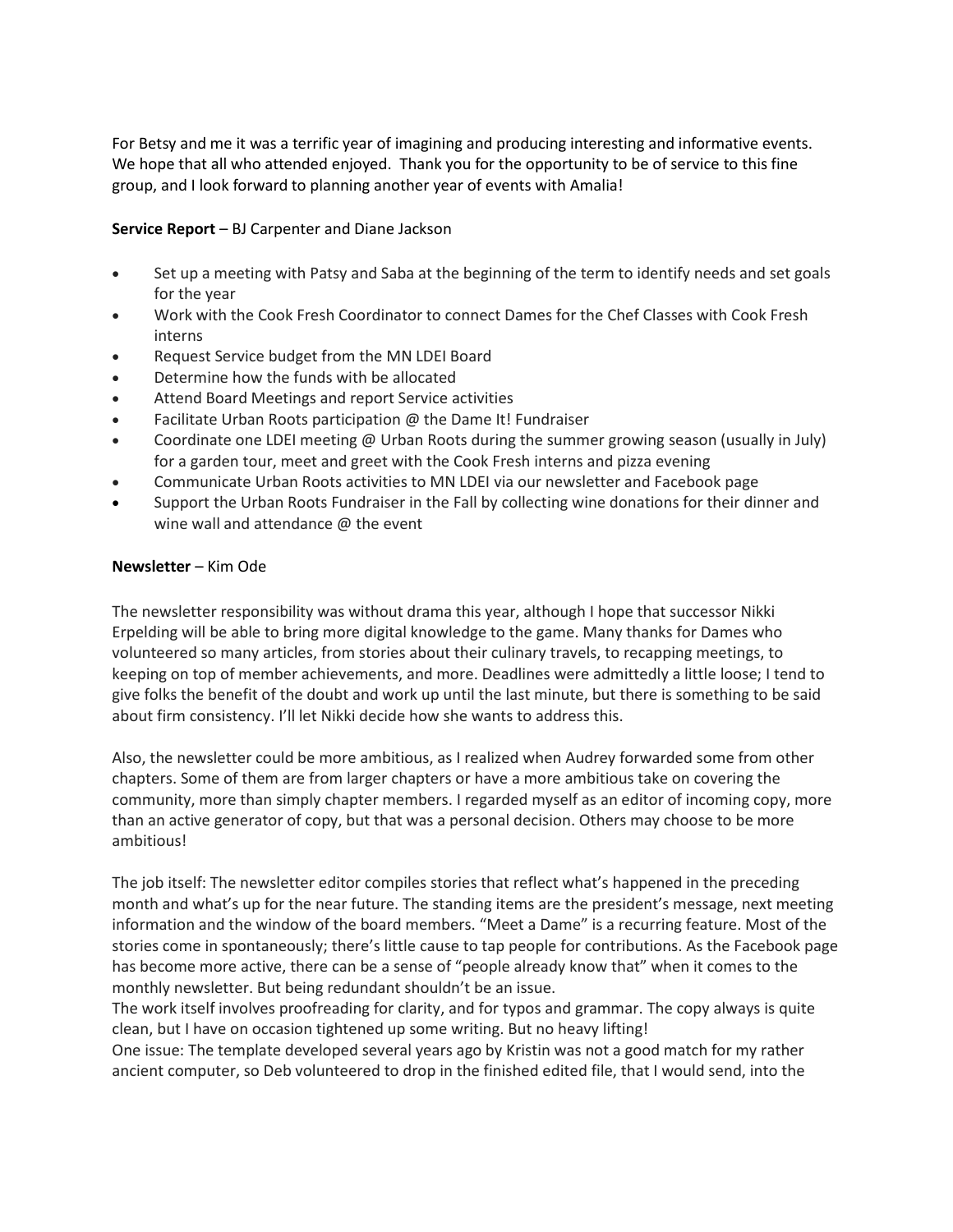format. That seemed to work fine, but a new newsletter editor may want to/be able to do this all without such assistance — especially since we will be hiring a new administrator.

#### **Scholarship Report** – Andi Bidwell and Paula Zuhlsdorf, Susan Peters, Joan Semmer

The four members of the Scholarship Committee reviewed a record number of scholarship applications from students representing five institutions of higher learning in the area of Culinary Education. In all, eighteen applications were received, including several from graduate-level students. After reviewing the applications, the committee selected three scholars to honor with scholarships. These women are extremely motivated, talented and committed to developing expertise in the food industry. They are academic superstars, and each demonstrates a unique quality that made her stand out from the many excellent resumes we received.

The success of 2019's Dame-it! allowed us to provide each of the three women with a \$3,000 stipend. The Scholarship Committee would like to thank everyone for their hard work on the fundraiser, which made it possible for us to have meaningful financial impact on these women as they complete their educations. The committee looks forward to introducing the recipients at the September business meeting: Michelle Bascom, Ashley Briones and Claire Kalenberg.

**Michelle Bascom** received her calling to food while deployed in the Air Force, where she faced the same four-ingredient salad bar every day. She wants to use her culinary and nutrition degrees *"to better the lives of service members and veterans. With this combination of skill sets, I can not only advise on the nutritional quality of a dietary plan, but the flavor profiles as well. I can suggest food or cooking techniques that can be the difference between a client implementing or disregarding a dietary plan."*

Michelle obtained her culinary degree with highest honors from The Art Institute and a B.S. in Nutrition from the U of M. She is currently working on her M.S. in Nutrition at the U of M and has participated in numerous extra-curricular activities related to food and nutrition. Her long-term goal is to become a Registered Dietitian and work at the Minneapolis VA Hospital.

**Ashley Briones** credits Restaurant Alma, where she worked for five years, for being the greatest culinary influence in her life. Chef/Mentor Michael Berger describes her as *"among the most intelligent people I have had the pleasure to work with in my 15 years in the restaurant. I would rank her in the top two percent of cooks I have mentored."* Ashley excelled as a cook and enjoyed the exposure to new cooking techniques and ingredients. However, she wanted to expand her food knowledge and broaden her career opportunities. She decided studying food science was an ideal path.

Ashley is currently working on her Master of Food Science at the U of M. She has a B.A. degree in Biology, Society and Environment and a minor in Chemistry, along with a culinary arts degree from The Art Institute. After finishing her degree, Ashley plans to pursue a career in food safety or product development and hopes to one day become a consultant for small food businesses.

**Claire Kalenberg** grew up raising laying hens, pulling weeds from the garden, milking goats and observing beef cattle. This hands-on experience made her appreciate food and the difference it can make. *"Food is powerful and has the ability to bring people together and, in so doing, can create healing."* While working on her B.S. in Nutrition at the U of M, Claire has developed a deep understanding of the biochemistry of food and how at the molecular level it can be utilized to create